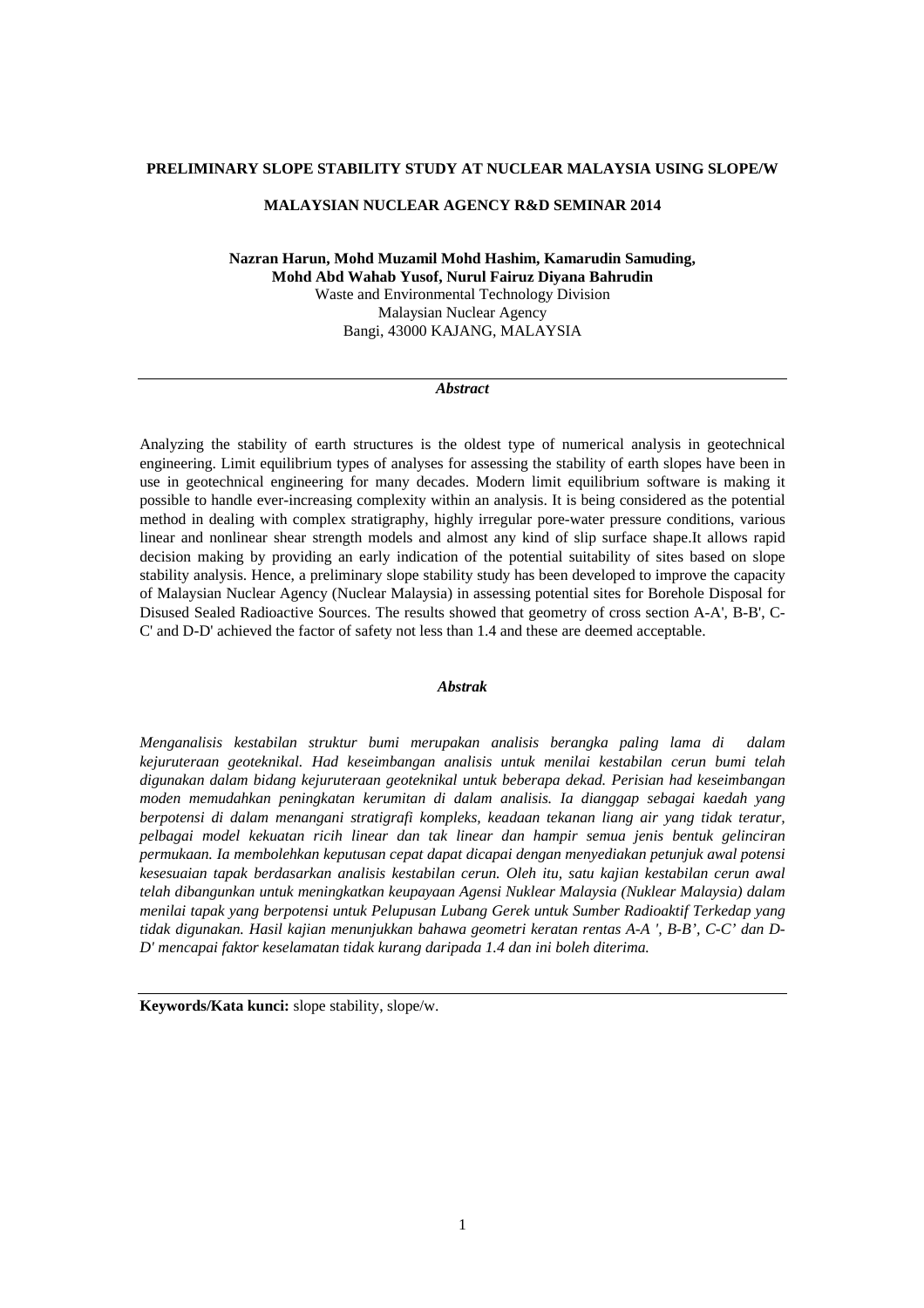# **INTRODUCTION**

The use of radioactive materials in research, industrial and medicals has generated a volume of radioactive waste. The various type of radioactive waste must to be managed and disposed safely. Waste Management Centre of Malaysian Nuclear Agency led an initiative to plan to construct a Borehole Disposal for Disused Sealed Radioactive Sources (BOSS) to dispose disused sealed radioactive sources (DSRS). Currently there is a site which has been proposed for this project, which is in the vicinity of radioactive waste storage facility which is known as Block 33 in Malaysian Nuclear Agency – Main Complex.

Therefore, studies need to be carried out to select the suitable site out of these two sites which suits the borehole disposal concept. Before the borehole disposal can be constructed at the proposed site, the site should be investigated in whether the site is in stable condition. The site should be in firm condition for a long period of time. Block 33 area is located at the top ridges. It is very important that all the slopes surround the area are stable.

Geostudio Slope W software is one of the geotechnical analyses that are used in the slope stability study based on soil composition of the materials below ground and the geometry of the slope. Slope W can be used to analyze the stability of the slope within the study area and to have general baseline factor of safety (FOS) data on the stability of the slope.

#### **PROCEDURES**

Soil Investigation was carried out by Kumpulan IKRAM Sdn Bhd in 2004 at Block 11. The boreholes were sunk by rotary drilling and standard penetration test (SPT) was performed. Table 1 shows borehole depths, instrument and piezometric level at block 11.

| Borehole No. | Instruments<br>Level $(m)$ | Depth of<br>Boreholes (m) | Depth of water from<br>top of tube $(m)$ | Piezometric<br>Level $(m)$ |
|--------------|----------------------------|---------------------------|------------------------------------------|----------------------------|
| ARH 4        | 38.1                       |                           |                                          | 31.1                       |
| ABH 6        | 37.99                      |                           |                                          | 31.99                      |

Table 1: Borehole depths at Block 11

While site characterization works was carried out by Hatrick Multirich Sdn Bhd at block 33. The boreholes were sunk by rotary drilling and standard penetration test (SPT) was performed. Table 2 shows borehole depths, instrument and piezometric level at block 33.

Table 2: Borehole depths at Block 33

| Borehole No. | Instruments | Depth of      | Depth of water from | Piezometric |
|--------------|-------------|---------------|---------------------|-------------|
|              | Level $(m)$ | Boreholes (m) | top of tube $(m)$   | Level $(m)$ |
| <b>RHM</b>   | רת          |               |                     | 43          |

Based on the borehole logs done by Hatrick Multirich (2013), the subsurface profile can be categorized as follows:

- i) Residual Soil
- ii) Highly to completely weathered ( Grade IV to Grade V)
- iii) Bedrock

Obrzud. R. Truty,A (2012) stated that the typical value for friction angle ranging from  $27^{\circ}$  to  $33^{\circ}$  for loose silty sand that suit the residual soil and 30° to 34° for dense silty sand that suit the hard layer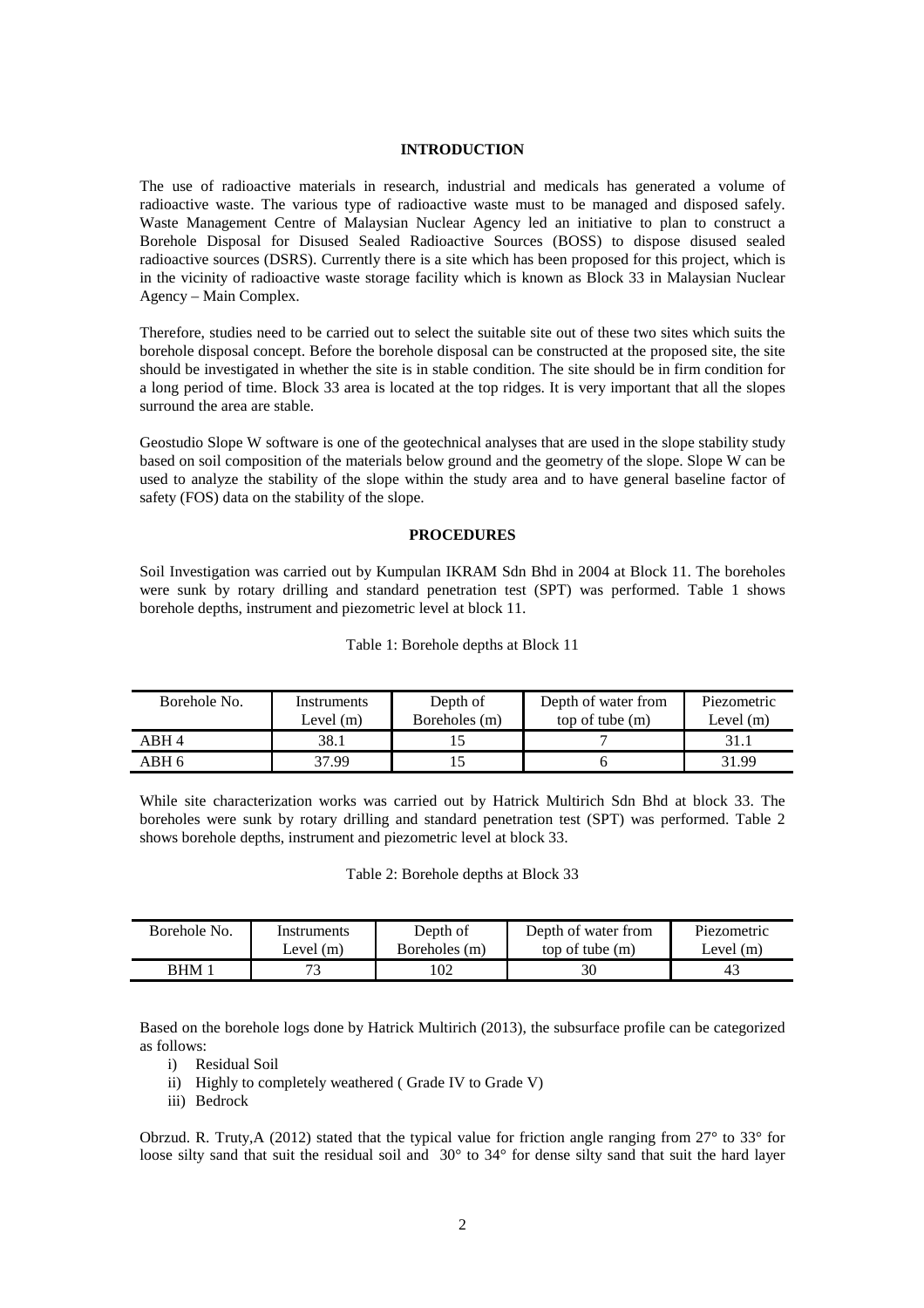analysis parameter. Meyerhoff (1956) stated that  $4 - 10$  numbers of SPT blows per 0.3m are classified as loose soil and 30-50 blows per 0.3m classified as dense soil. Due to the variability in the parameters obtained from various geotechnical articles. The lowest parameter values are taken into the analysis to estimate the lowest factor of safety. Table 3 shows the soil parameters value set for the analysis.

#### Table 3: Soil parameter value for the analysis

| Decsription             | Unit weight, $\sqrt{}$ | Cohesion, C | Friction Angle, $\phi$ |
|-------------------------|------------------------|-------------|------------------------|
| $Set 1 - Residual Soil$ | $\overline{4}$         |             |                        |
| Set 2-Hard Layer        |                        |             |                        |
| $Set 3 - Bedrock$       | Impermeable            |             |                        |

Note: All sets of parameters are assumed from geotechnical article; not from laboratory tests.

### **RESULT AND DISCUSSION**

The stability of a slope is usually assessed on the basis on its factor of safety (FOS) against slope failure. A stable slope would have a factor of safety greater than 1.4. (Slope Engineering Branch, 2010).

Locations of cross section overlapped with digital elevation model for analysis are shown in Figure . For each section, the subsurface profile for the analysis was simplified to a three-layer material. All slope stability analyses were carried out using a well-established computer program SLOPE/W v.7. The Morgenstern-Price method with half-sine side function was used for all analysis in this report. 3D view with 30° angle from the ground illustrates the geometry of slope and cross section lines are shown in Figure .

Figure shows the schematic diagram of the stability analysis carried out for cross section A-A' which is east face of the hill. Figure shows the analysis carried out for cross section B-B' which is the southwest face of the hill. Figure shows analysis carried out for cross section C-C' which is the west face of the hill and Figure 61 shows analysis carried out for the cross section D-D' which is the northwest of the hill.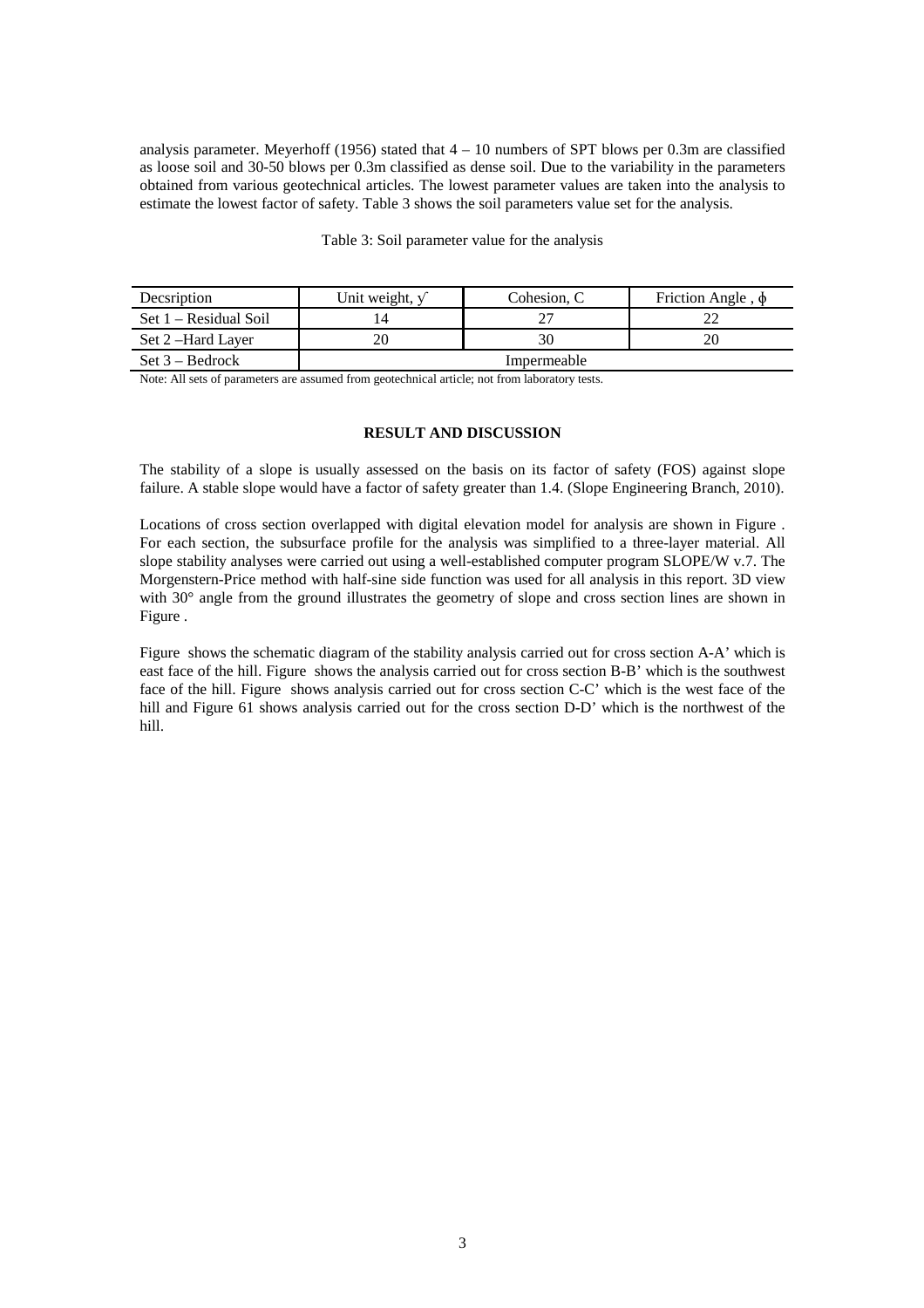

Figure 1: Cross section for the slope stability analysis



Figure 2: 3D view of the slope and analysis lines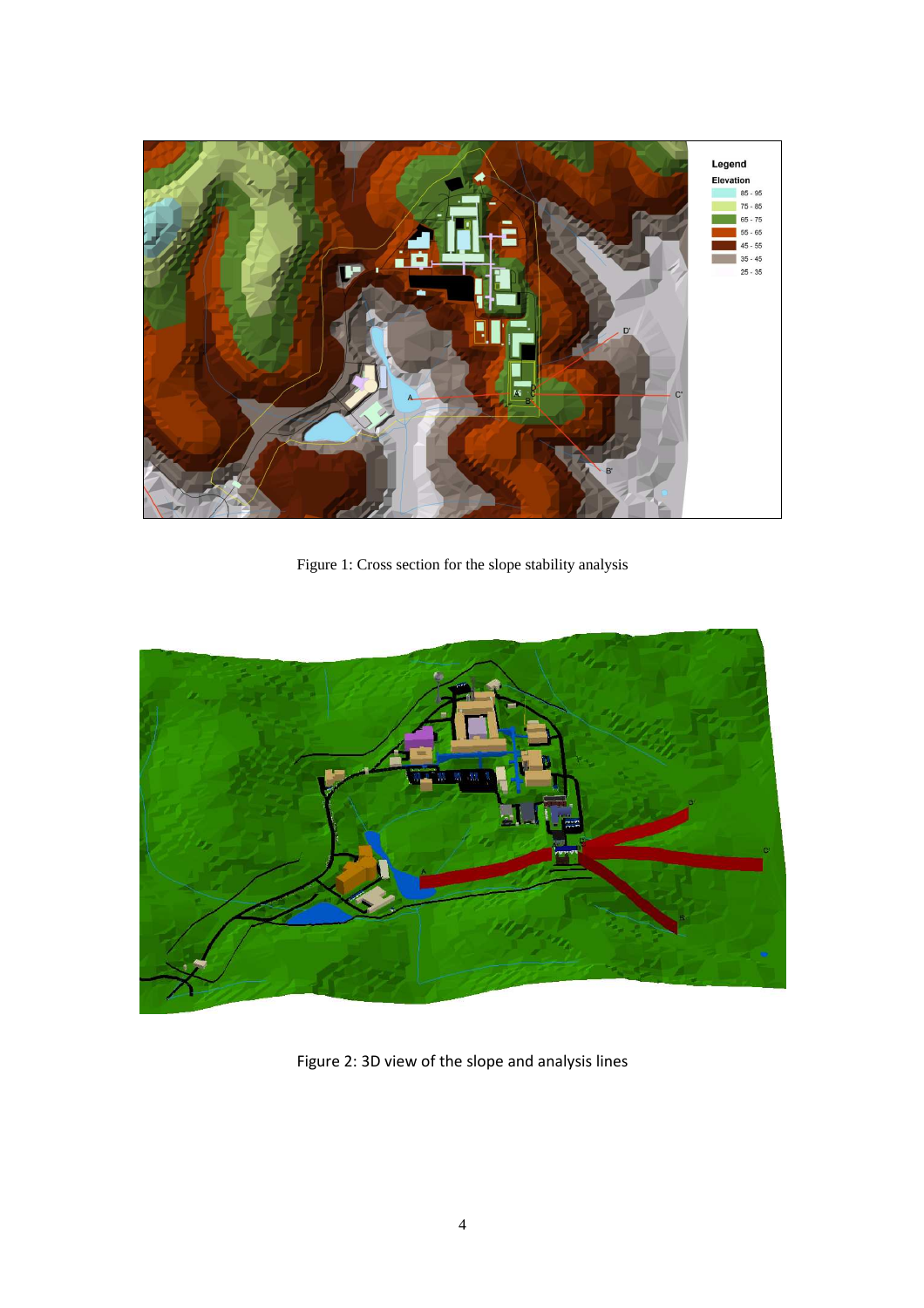

Figure 3: Stability Analysis of CH A-A'







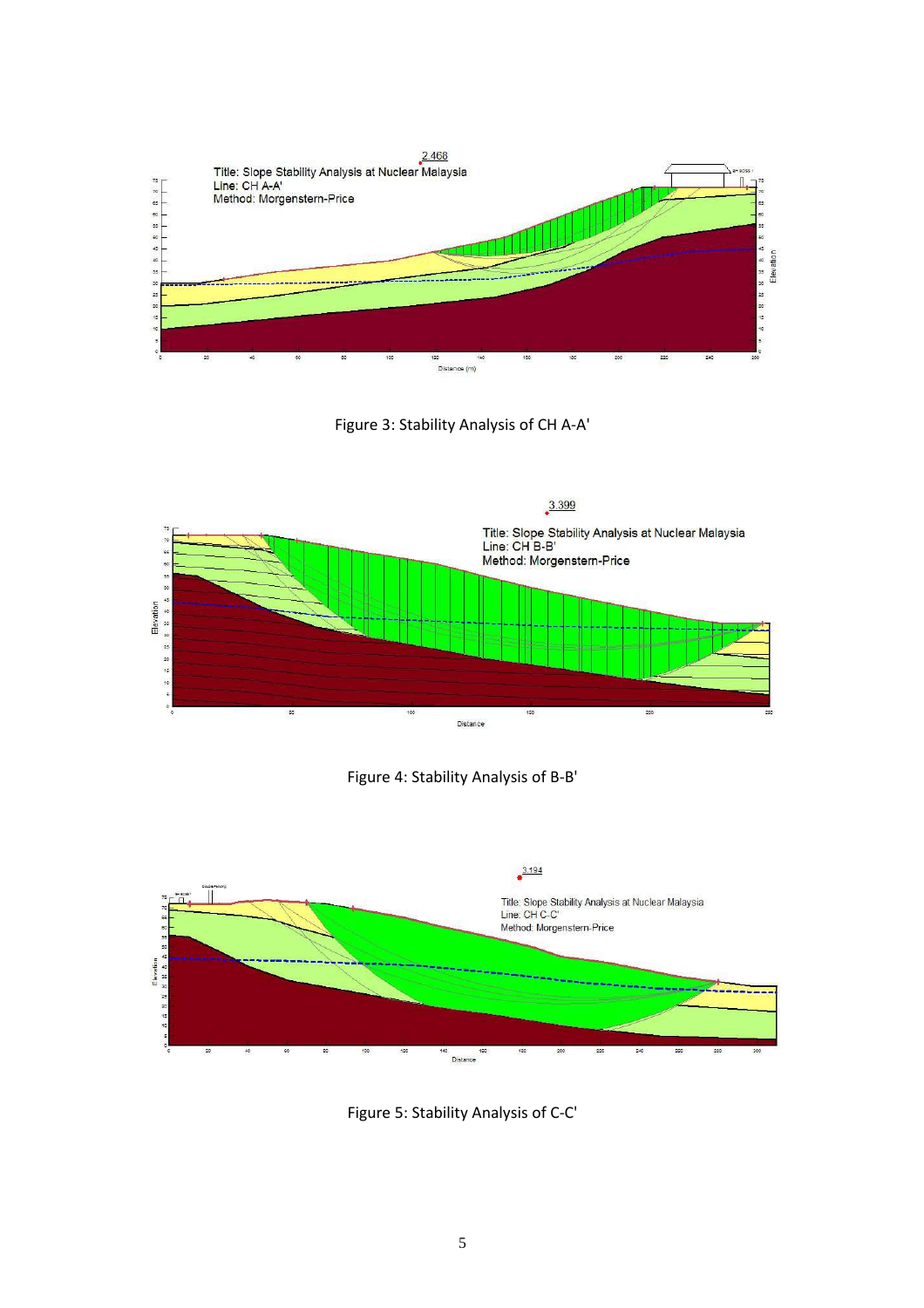

Figure 61: Stability Analysis of D-D'

The results of the slope stability analyses are tabulated in Table 4. As explained before, a stable slope would have a factor of safety greater than 1.4. All slope analyses show FOS greater than 1.4.

| Slope Analysis                     |  |  |  |  |
|------------------------------------|--|--|--|--|
| Minimum Faactor of Safety<br>(FOS) |  |  |  |  |
| 2.468                              |  |  |  |  |
| 3.399                              |  |  |  |  |
| 3.914                              |  |  |  |  |
| 3.906                              |  |  |  |  |
|                                    |  |  |  |  |

Table 4: Result of slope stability analyses

#### **CONCLUSION**

The slopes are in natural shape and the water table within the slope is far below the ground. The factor of safety (FOS) for A-A', B-B', C-C' and D-D' is respectively 2.468, 3.399, 3.914 and 3.906. The geometry and water table of the area can achieve factor of safety of not less than 1.4 and this is deemed acceptable.

It is recommended that the a geotechnical investigation shall be carried out to ascertain the geometry of the slope and to comprehend the nature of the slope in terms of the geology, engineering properties of the subsurface materials and the ground water regime. The data obtained from the field and laboratory investigation can be used to perform more refined and detailed slope stability analyses.